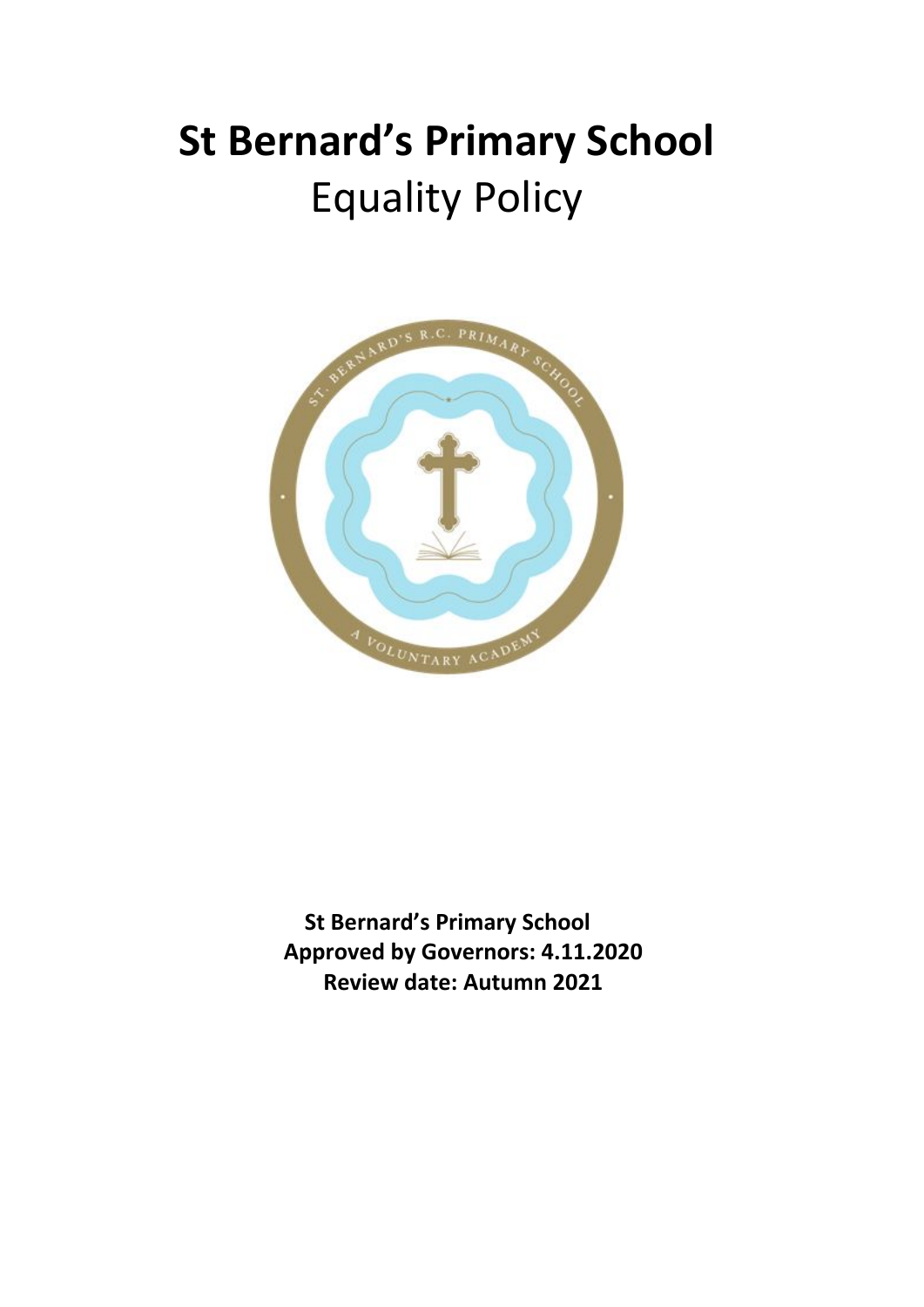### **Contents:**

Statement of intent

- 1. Legislative framework
- 2. Principles and aims
- 3. Objectives
- 4. Roles and responsibilities
- 5. Gender reassignment
- 6. Uniform/dress policy
- 7. Curriculum
- 8. Promoting equality
- 9. Addressing prejudice-related incidents
- 10. Appeal process
- 11. Monitoring and review

### **Statement of intent**

**St Bernard's RC Primary School** recognises that certain groups in society have historically been disadvantaged on account of unlawful discrimination they have faced on the basis of their race, gender, disability, religion/belief, sexual orientation or age.

This policy will put in place a range of actions to eliminate prejudice, unlawful discrimination and victimisation within the school community and workforce.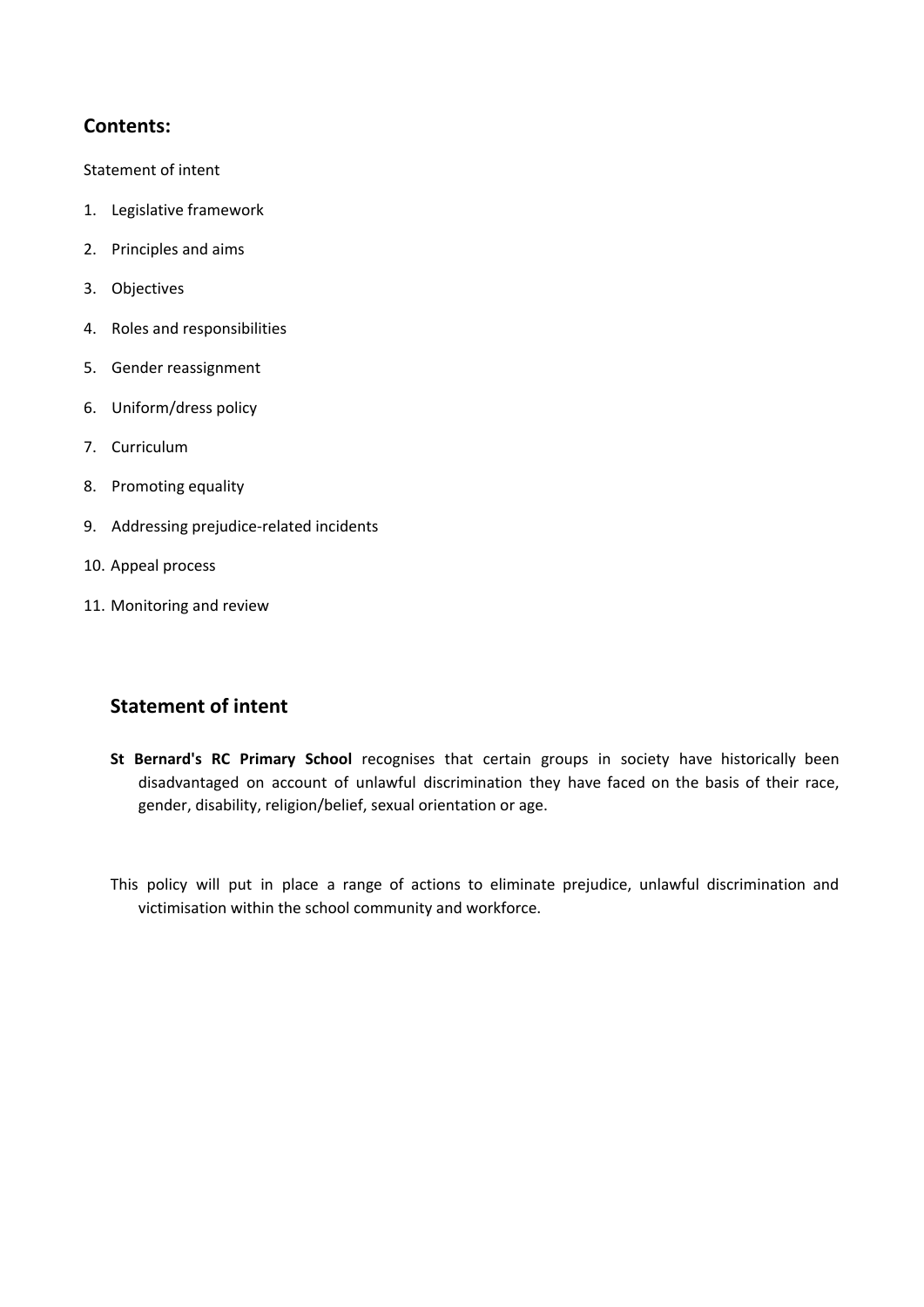### **1.Legislative framework**

1.1.This policy has due regard to statutory legislation including, but not limited to, the following:

- · UN Convention on the Rights of the Child
- · UN Convention on the Rights of Persons with Disabilities
- · Human Rights Act 1998
- · Special Educational Needs Regulations 2014
- · Education and Inspections Act 2006
- · Equality Act 2010
- · The Equality Act 2010 (Specific Duties) Regulations 2011
- 1.2.The Equality Act 2010 provides a modern, single legal framework with three broad duties:
	- · Eliminate discrimination
	- · Advance equality of opportunity
	- · Foster good relations
- 1.3.**St Bernard's RC Primary School** fully understands the principles of the Act and the work needed to ensure that those with protected characteristics are not discriminated against and are given equal opportunities.
- 1.4.A protected characteristic, under the Act, is as follows:
	- · Age
	- · Disability
	- · Race, colour, nationality, ethnic or national origin
	- · Sex (including transgender people)
	- · Gender reassignment
	- · Maternity and pregnancy
	- · Religion and belief
	- · Sexual orientation
	- · Marriage and civil partnership (for employees)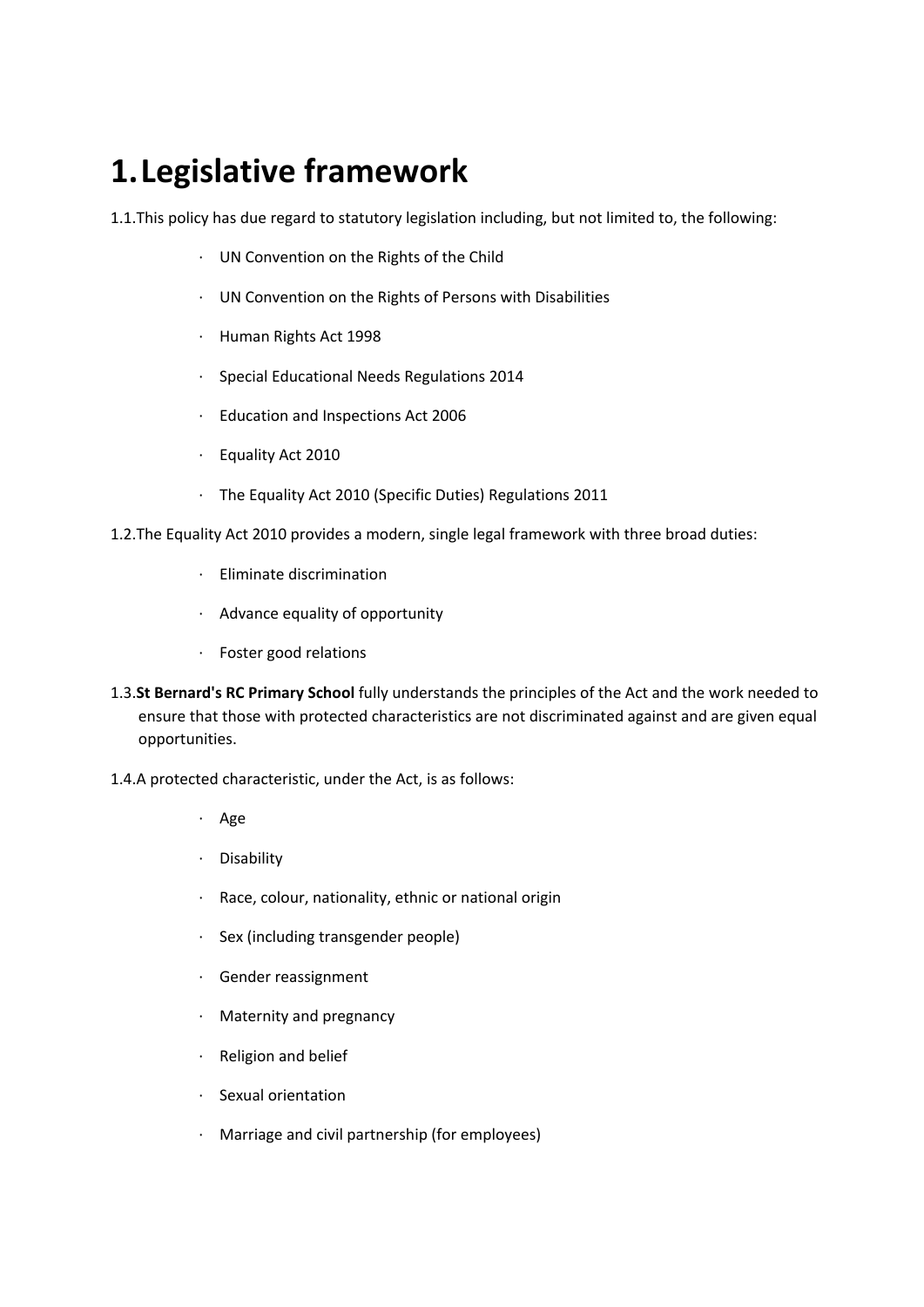- 1.5.The Act makes it unlawful for the responsible body of a school to discriminate against, harass or victimise a pupil or potential pupil:
	- · In relation to admissions.
	- · In the way it provides education for pupils.
	- · In the way it provides pupils access to any benefit, facility or service.
	- · By excluding a pupil or subjecting them to any other detriment.

### **2.Principles and aims**

- 2.1.We see all learners and potential learners, and their parents and carers, as of equal value, regardless of their race, gender, disability, religion/belief, marriage/civil partnership, pregnancy/maternity, sexual orientation or age hereby known as protected characteristic.
- 2.2.Our policies, procedures and activities must not discriminate but must nevertheless take account of differences of life-experience, outlook and background, and in the kinds of barriers and disadvantages which people may face in relation to their protected characteristic.
- 2.3.**St Bernard's RC Primary School** will promote race equality and have due regard to eliminate unlawful racial discrimination, promote equality of opportunity and promote good relations between people of different racial groups.
- 2.4.**St Bernard's RC Primary School** will promote disability equality throughout the school, ensuring equality of opportunity, eliminating unlawful discrimination, eliminating disability-related harassment and encouraging participation by disabled people in public life.
- 2.5.**St Bernard's RC Primary School** will promote gender equality by eliminating unlawful discrimination and harassment, and promote equality of opportunity between men and women, girls and boys.
- 2.6.Transgender people are explicitly covered by the gender equality duty. For the purposes of this policy, the term 'transgender' refers to an individual whose gender expression or identity is different from that traditionally associated with the sex they were assigned at birth. This school will respect the confidentiality of those seeking gender re-assignment and will provide a supportive environment within the social community.
- 2.7.**St Bernard's RC Primary School** is opposed to all forms of prejudice and recognises that children and young people who experience any form of prejudice-related discrimination may fare less well in the education system.
- 2.8.**St Bernard's RC Primary School** will ensure that all staff comply with the appropriate equality legislation and regulations.
- 2.9.**St Bernard's RC Primary School's** Admissions Policy will not discriminate in any way
	- 2.10. The school will: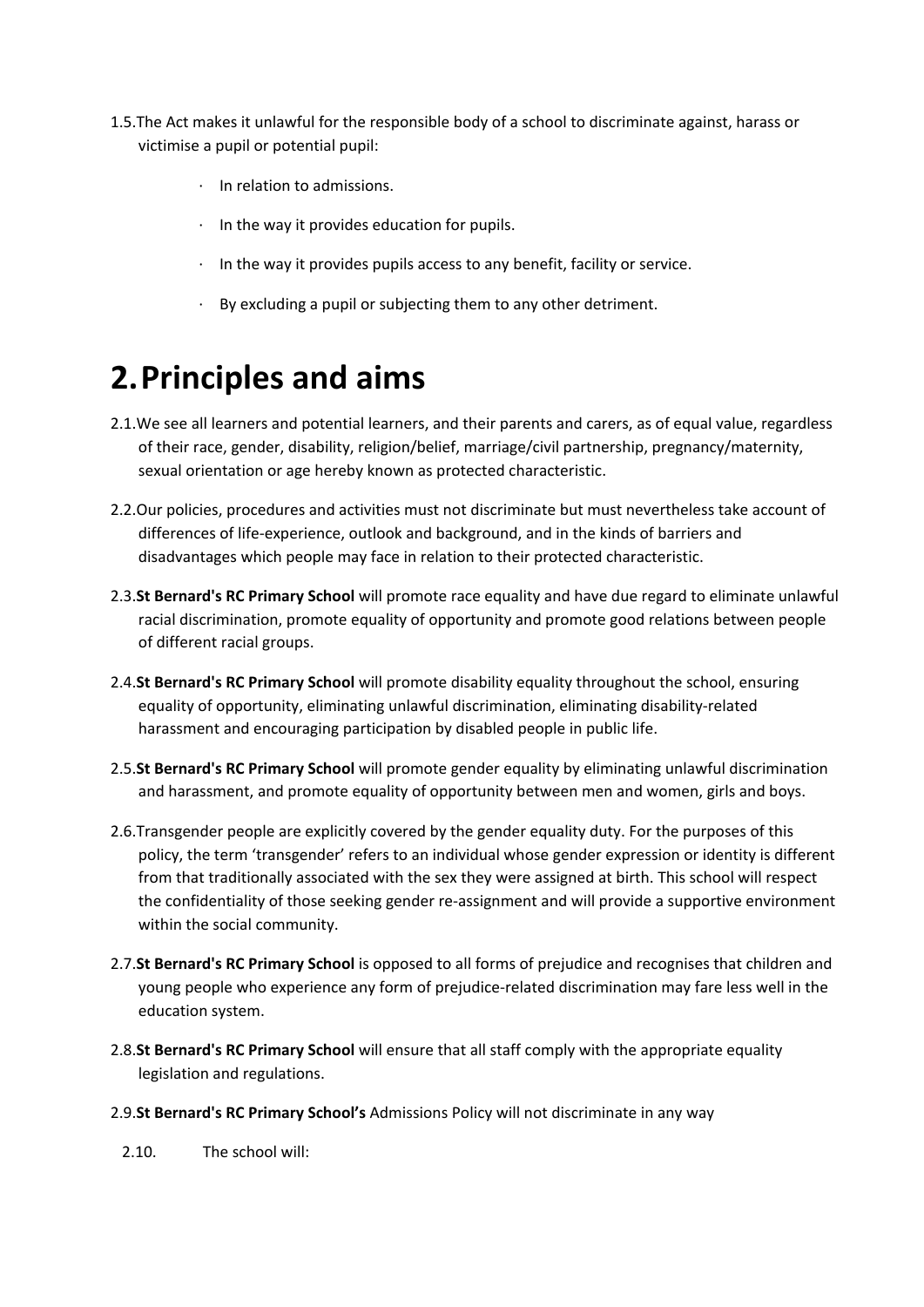- · Ensure staff are aware of their responsibilities, are given necessary training and support, and report progress to the governing body.
- · Ensure that the recording and reporting of equality and diversity is sufficiently scrutinised.
- Foster positive attitudes and relationships, and a shared sense of cohesion and belonging, and ensure this is promoted in our policies, procedures and activities.
- · Observe good equalities practice in staff recruitment, retention and development, and ensure that all policies and procedures benefit all employees and potential employees regardless of their protected characteristic, and with full respect for legal rights relating to pregnancy and maternity.
- Reduce and remove inequalities and barriers that already exist.
- · Engage with a range of groups and individuals to ensure that those who are affected by a policy, procedure or activity are consulted and involved in the design of new policies, and in the review of existing ones.
- · Ensure that policies, procedures and activities benefit society as a whole, both locally and nationally, by fostering greater social cohesion, and greater participation in the public life of everyone, regardless of their protected characteristic.
- Ensure staff promote an inclusive and collaborative ethos in the school, challenging inappropriate language and behaviour, responding appropriately to incidents of discrimination and harassment, and showing appropriate support for pupils with additional needs, maintaining a good level of awareness of issues surrounding equalities.

## **3.Objectives**

- 3.1.Whilst continuously aiming to improve the implementation of equality-related policies and procedures, **St Bernard's RC Primary School** has established the following objectives:
	- · To monitor changes to the curriculum to ensure they result in good outcomes for pupils in all vulnerable groups, and to review the curriculum in light of new performance measures.
	- · To improve the quality of support for pupils in all vulnerable groups in the classroom.
	- · To continue to explore the use of new technologies to support pupils in all vulnerable groups in accessing their learning.

## **4.Roles and responsibilities**

4.1.The governing body will: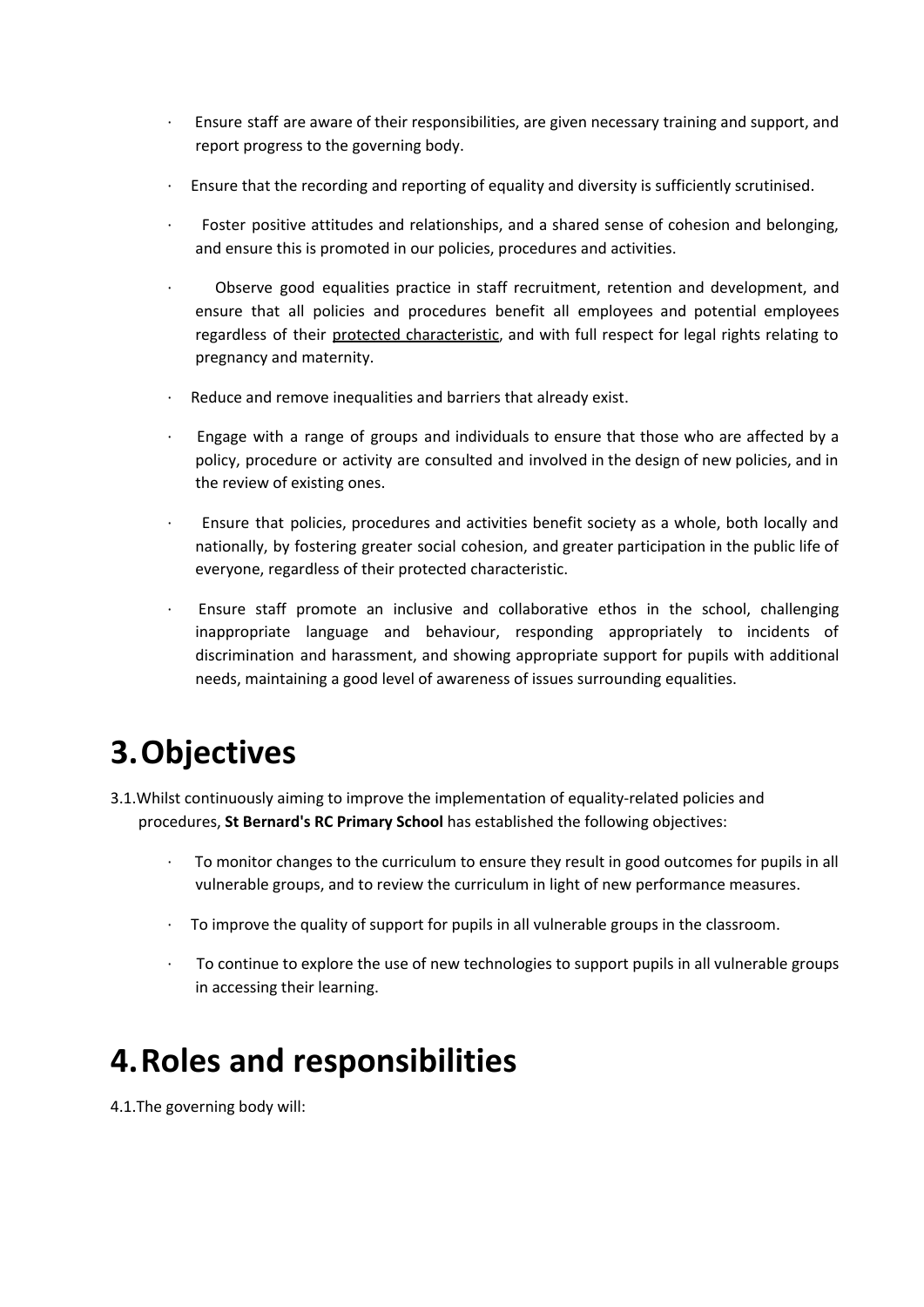- · Ensure that **St Bernard's RC Primary School** complies with the appropriate equality legislation and regulations.
- · Meet its obligations under the Public Sector Equality Duty to publish equality objectives.
- · Ensure that **St Bernard's RC Primary School's** policies and procedures are developed and implemented with appropriate equality impact assessments informing future plans.
- · Ensure that the recording and reporting of equality and diversity data is sufficiently scrutinised.
- · Ensure that **St Bernard's RC Primary School's** Admissions Policy does not discriminate in any way.
- · Ensure equal opportunities in its staff recruitment and promotion practices, CPD programmes and in membership of the governing body.
- Proactively recruit high-quality applicants from under-represented groups.
- · Provide information in appropriate and accessible formats.
- · Ensure that the necessary disciplinary measures are in place to enforce this policy.

#### 4.2.The headteacher will:

- · Implement the policy and its procedures.
- · Ensure that all staff members receive the appropriate equality and diversity training as part of their HR induction and CPD.
- · Ensure that all parents, visitors and contractors are aware of, and are in compliance with, the provisions of this policy.
- · Actively challenge and take appropriate action in any case of discriminatory practice.
- · Address any reported incidents of harassment or bullying in line with DfE guidance.
- · Produce an annual report on the progress of implementing the provisions of this policy.

#### 4.3.Employees will:

- · Be mindful of any incidence of harassment or bullying in the school.
- Address any minor issues of harassment or bullying in the school and report any major breaches of the policy to the headteacher.
- Identify and challenge bias and stereotyping within the curriculum and the school's culture.
- · Promote equality and good relations, and not harass or discriminate in any way.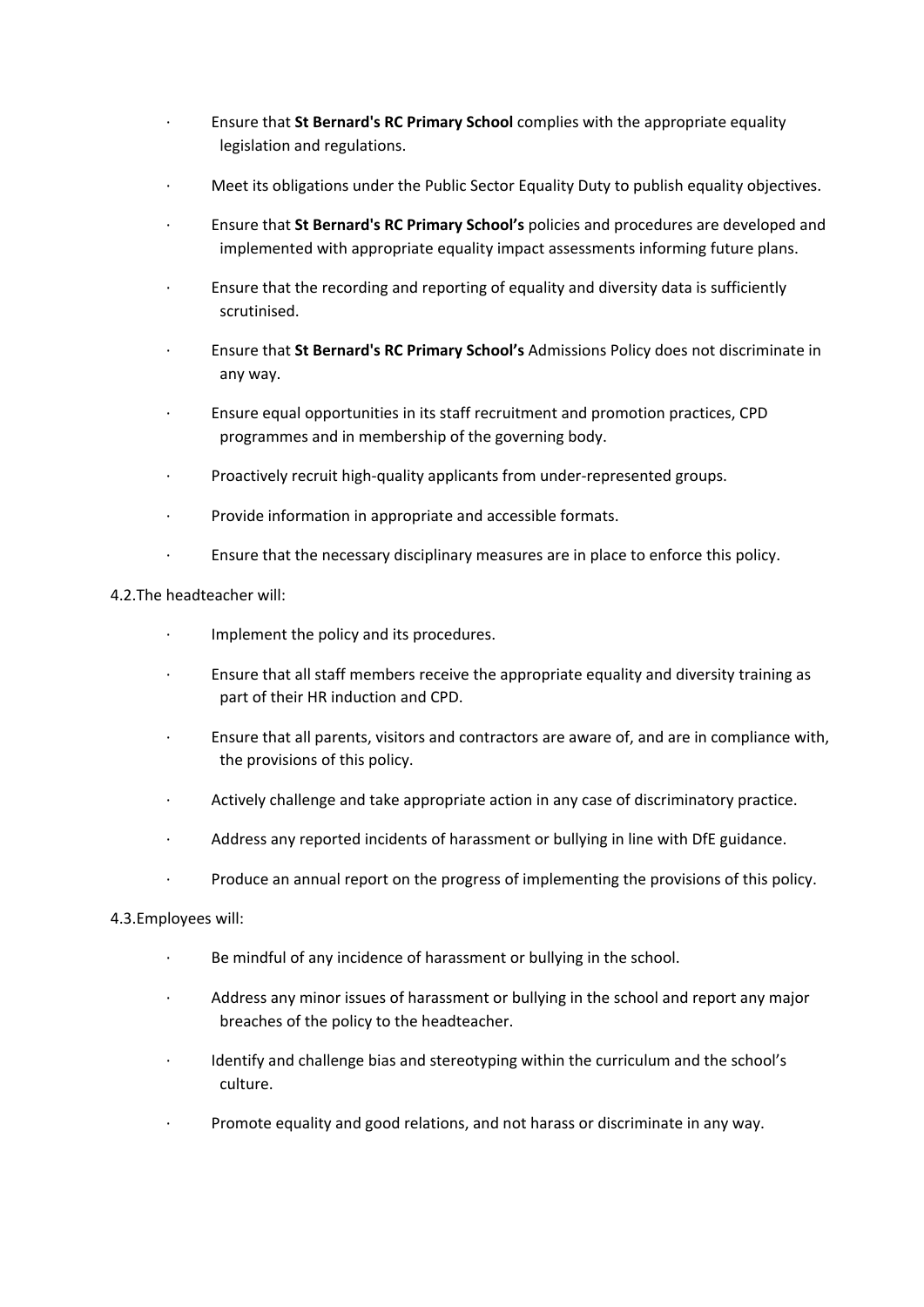- Monitor students' progress and academic needs to ensure the appropriate support is in place.
- · Keep up-to-date with equality legislation and its application by attending the appropriate training.

4.4.Students will:

- Not discriminate or harass any other pupil or staff member.
- Actively encourage equality and diversity in the school by contributing their cultural experiences and values.
- Report any incidences of bullying or harassment, whether to themselves or to others, to the **head of school** or to another member of the school staff.
- Abide by all the school's equality and diversity policies, procedures and codes.
- 4.5.**St Bernard's RC Primary School** will have an equality page on its website, in order to demonstrate how it is complying with the Public Sector Equality Duty in the Equality Act 2010, and advancing equality of opportunity.

### **5.Gender reassignment**

- 5.1.The Act ensures legal protection against discrimination (direct or indirect) for everyone under the nine protected characteristics mentioned previously, including gender reassignment.
- 5.2.A person has the protected characteristic of gender reassignment if that person is proposing to undergo, is undergoing or has undergone a process (or part of a process) for the purpose of reassigning the person's sex by changing physiological or other attributes of sex.
- 5.3.All members of staff and pupils have a right to privacy, which includes the right to keep one's transgender status confidential. School staff should not disclose information that may reveal a child or other staff member's transgender status.
- 5.4.The school will appoint a staff member in whom any transgender child can confide and who can deal with any issues that may arise, for instance bullying or harassment.
- 5.5.A glossary of terminology related to the transgender field can be found on the Gender [Identity](http://www.gires.org.uk/schools.php) Research and [Education](http://www.gires.org.uk/schools.php) Society Website.

## **6.Uniform/dress policy**

6.1.The Act does not deal specifically with school uniform or other aspects of appearance, such as hair colour and style, and the wearing of jewellery and make-up, but the general requirement not to discriminate in the treatment of pupils applies here in relation to other aspects of the school policy.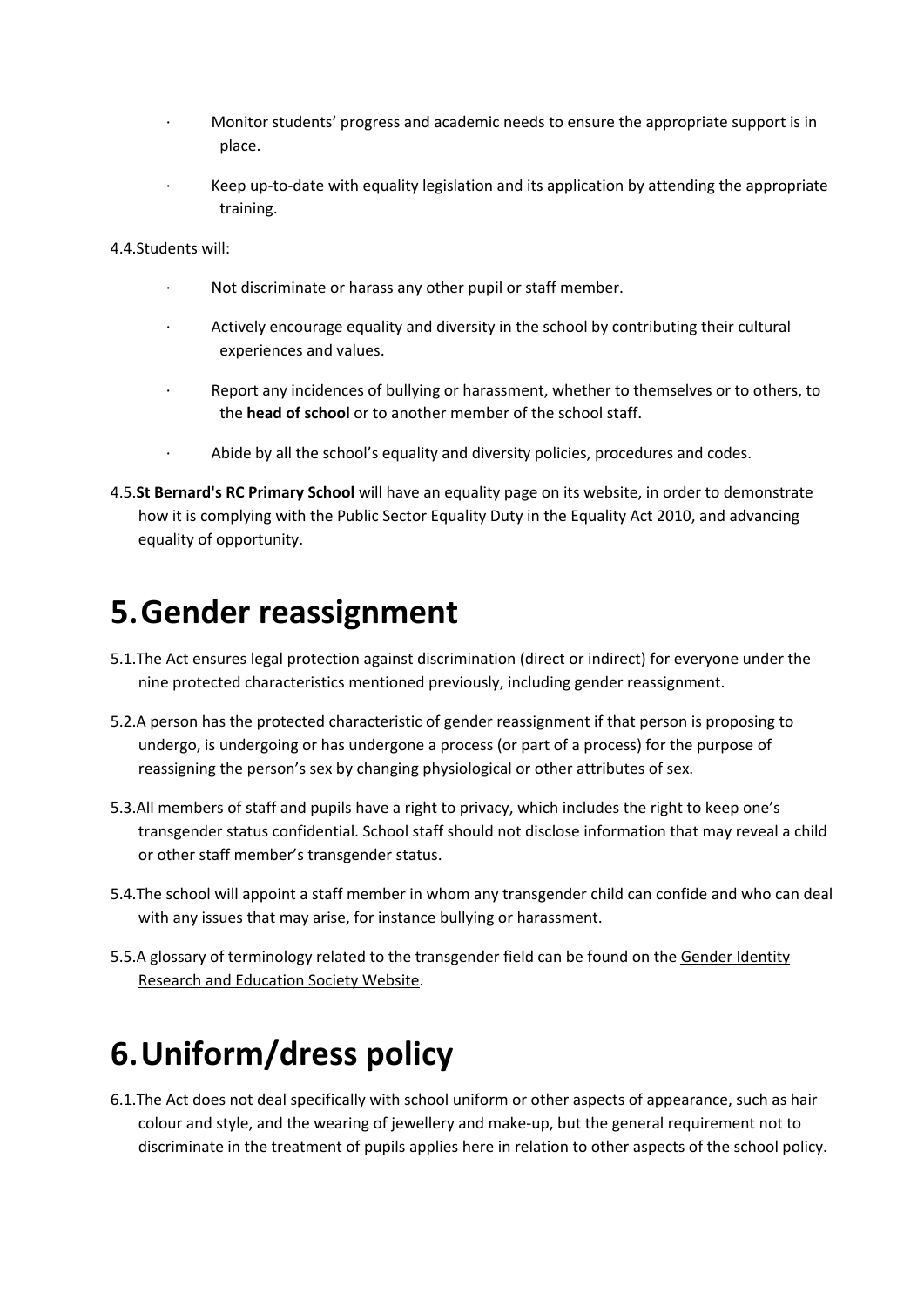- 6.2.**St Bernard's RC Primary School** will ensure that blanket uniform policies do not discriminate because of race, gender, disability, religion/belief, sexual orientation or age.
- 6.3.**St Bernard's RC Primary School** will be sensitive to the needs of different cultures, races and religions and act reasonably in accommodating these needs, without compromising important school policies, such as school safety or discipline.

# **7.Curriculum**

- 7.1.All pupils will be entitled to access to a curriculum and to teaching and learning opportunities which meet their needs, including extra support where this has been identified as a statutory need. When planning the curriculum, the school will take every opportunity to promote and advance equality.
- 7.2.The school will develop an appropriate 11-18 curriculum for all pupils in all vulnerable groups.

### **8.Promoting equality**

In order to meet our objectives, the school has identified the following priorities:

- 8.1.**St Bernard's RC Primary School** will provide auxiliary aids that are directly related to disabled children's educational needs as a reasonable adjustment so they can integrate wholly in all parts of school life.
- 8.2.Staff will ensure that all pupils are able to take part in extra-curricular activities and residential visits, and the school will monitor uptake of these visits to ensure no one is disadvantaged on the grounds of a protected characteristic.
- 8.3.**St Bernard's RC Primary School** will ensure that all forms of prejudice-motivated bullying is taken seriously and dealt with equally and firmly.
- 8.4.There will be differential schemes of work designed to meet the abilities and learning styles of all pupils.
- 8.5.There will be a clearly defined disciplinary system, which will be consistently enforced.
- 8.6.The school will increase access for disabled children and young people to the school curriculum and will take necessary steps to meet pupils' needs by using a variety of approaches and planning reasonable adjustments for disabled pupils, enabling our pupils to take as full a part as possible in the activities of the school.
- 8.7.The school will ensure there is adequate access to the physical environment of the school.
- 8.8.The school will improve the delivery of written information to disabled children and young people.
- 8.9.The school will seek the views of advisory staff, outside agencies and local schools.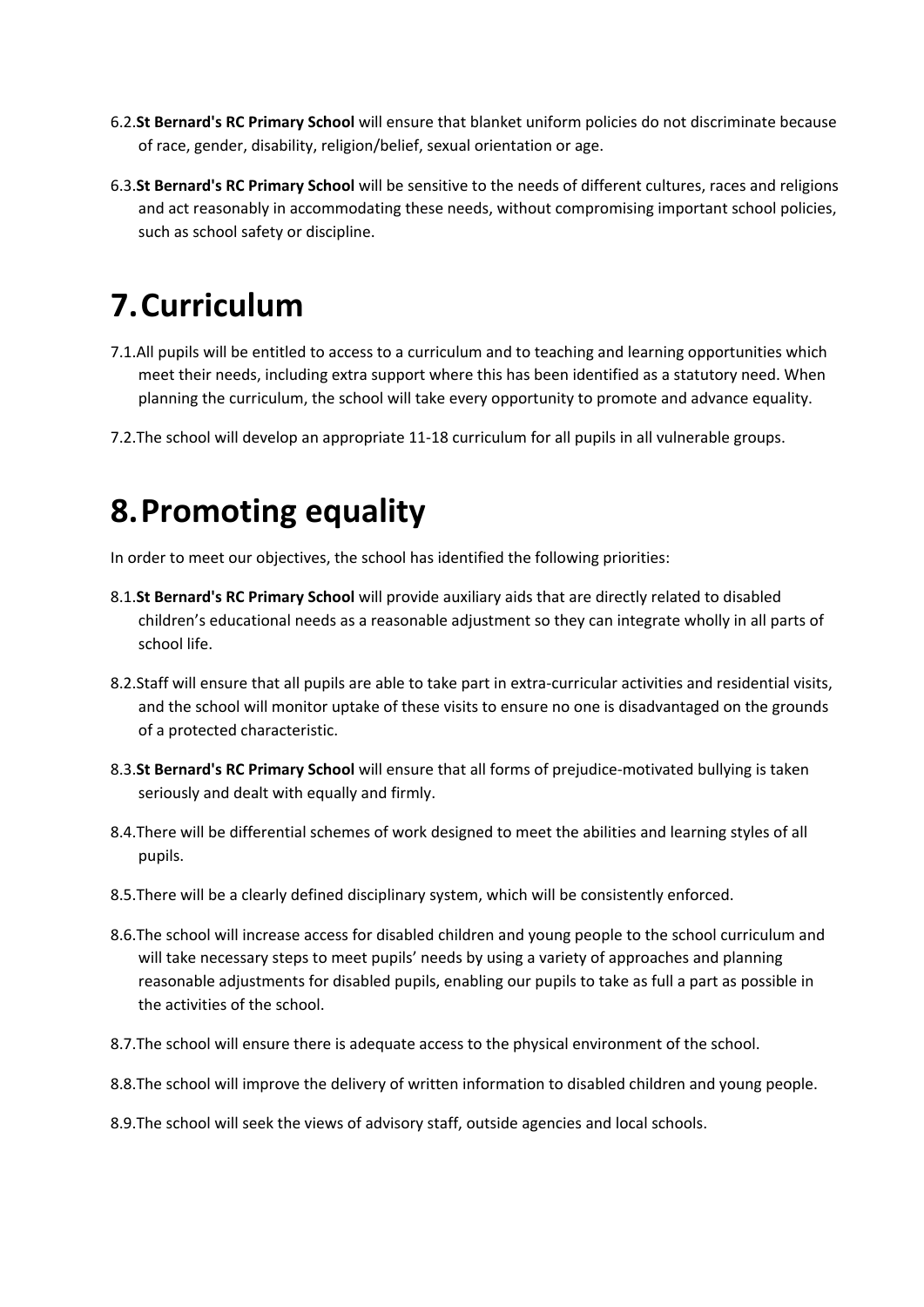- 8.10. Throughout the year, the school will plan ongoing events to raise awareness of equality and diversity.
- 8.11. The school will consult with stakeholders, i.e. pupils, parents/carers, staff and relevant community groups, to establish equality objectives and draw up a plan based on information collected on protected groups and accessibility planning. These equality objectives will be reviewed and reported on **annually**.
- 8.12. Bullying and prejudice will be carefully monitored and dealt with accordingly. Regular training will be given to both existing and new staff to ensure that they are aware of the process for reporting and following up incidents of prejudice-related bullying.

### **9.Addressing prejudice-related incidents**

- 9.1.**St Bernard's RC Primary School** is opposed to all forms of prejudice and we recognise that pupils and staff who experience any form of prejudice-related discrimination may fare less well in the education system.
- 9.2.The school will ensure that pupils and staff are aware of the impact of prejudice in order to prevent any incidents from occurring.
- 9.3.If incidents still occur, the school will address them immediately and report them to the LA.

## **10.Appeal process**

10.1. Staff members retain the right to appeal against a decision on the acceptability of their appearance using **St Bernard's RC Primary School's** grievance procedure.

### **11.Monitoring and review**

- 11.1. **St Bernard's RC Primary School** will review this policy **annually** via the **head of school**, to ensure that all procedures are up-to-date.
- 11.2. The policy will be monitored and evaluated by the **head of school** and **governing body** in the following ways:
	- · Individual attainment data
	- · Equal opportunities recruitment data
	- · Equality impact assessments
	- · Ofsted inspection judgements on equality and diversity
	- · Incident records related to harassment and bullying